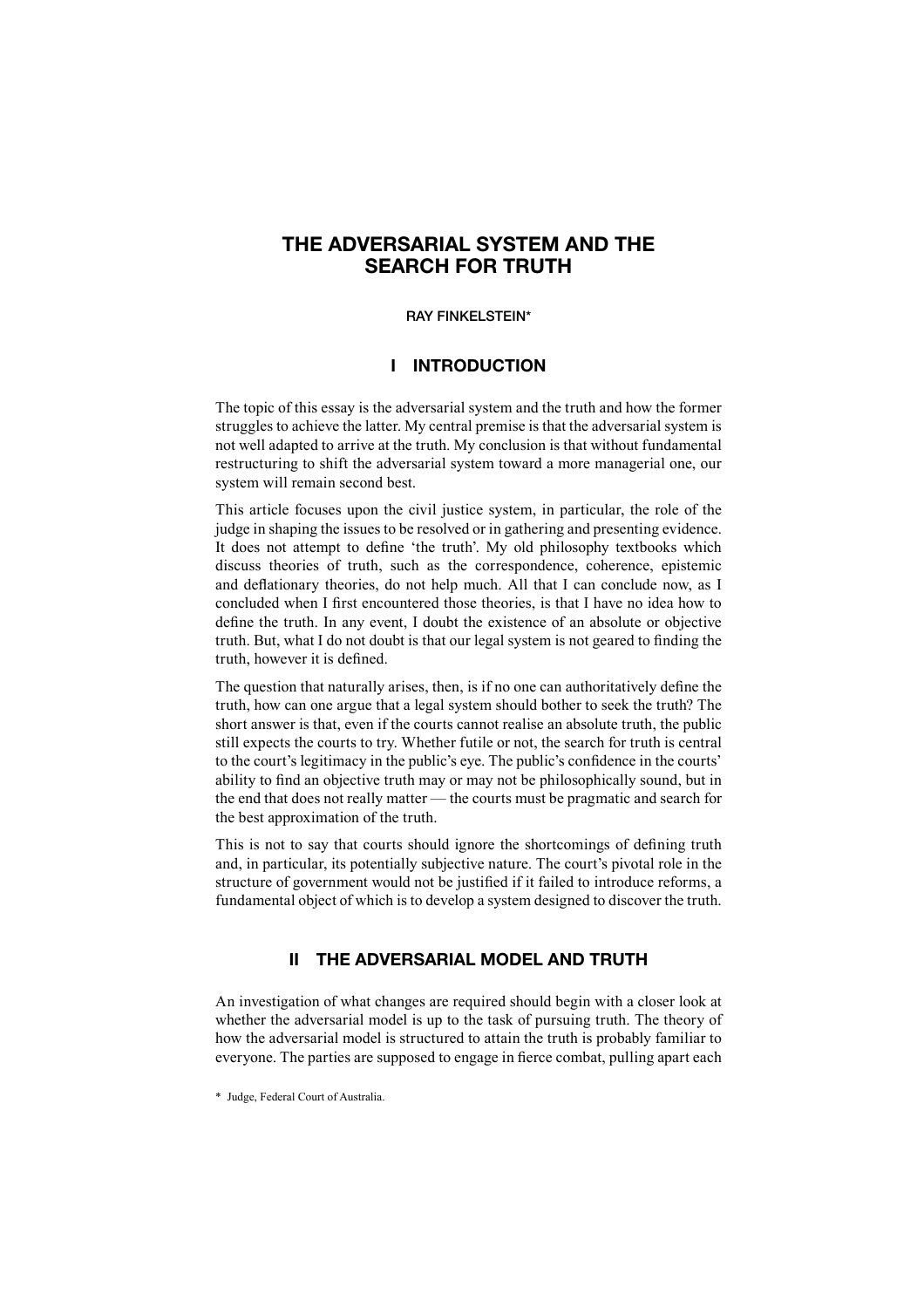other's case and, once the dust has settled, the truth will emerge. It should be the only thing left standing after the battle.

The model assumes that the parties' self-interest will ensure that all relevant material is presented and tested before the court. However, the judge must make do with the evidence thus presented and hope that the parties know what they are doing.

As Denning LJ famously noted, the judge's object 'above all, is to find out the truth, and to do justice according to law'1 and that justice is best done 'by a judge who holds the balance between the contending parties without himself taking party in their disputations'.2

In reality, however, there is an inherent contradiction between the stated aim of truth-seeking on the one hand and the passivity of the judge's role on the other. Further, there are strong arguments against a model which relies on parties' selfinterest to discover the truth.

Most of these arguments are well known and little is served by repeating them at any great length. It is enough to point out that the parties' self-interest does not aid the search for truth in a system where it is routine:

- (1) for opposing testimony to be discredited regardless of whether it is true or not;
- (2) for the incompetence of opposing counsel to be exploited;
- (3) for material facts to be omitted from pleadings or withheld due to privilege;
- (4) for probative evidence to be excluded; or
- (5) for counsel to indulge in sophistry and rhetorical manipulation of which the primary aim is to obscure the truth.

One can theorise for a lifetime about the pros and cons of the theory behind the adversarial system, but what really matters is what happens in practice. In practice, it is commonly accepted by lawyers that the adversarial model is primarily designed to resolve disputes, rather than discover truth. Lawyers recognise this and adjust their behaviour accordingly.

A client might approach a lawyer with his or her version of events. The lawyer's job is to mould this raw version of events into a narrative which is most credible and capable of withstanding the exigencies of legal process. The opposing lawyer will engage in exactly the same process.

The purpose of shaping and refining these narratives is to win the case for the client, not to find the truth. Perhaps the truth is not forgotten, but it can be easily

<sup>1</sup> *Jones v National Coal Board* (1957) 2 QB 55, 63.

<sup>2</sup> Ibid 63.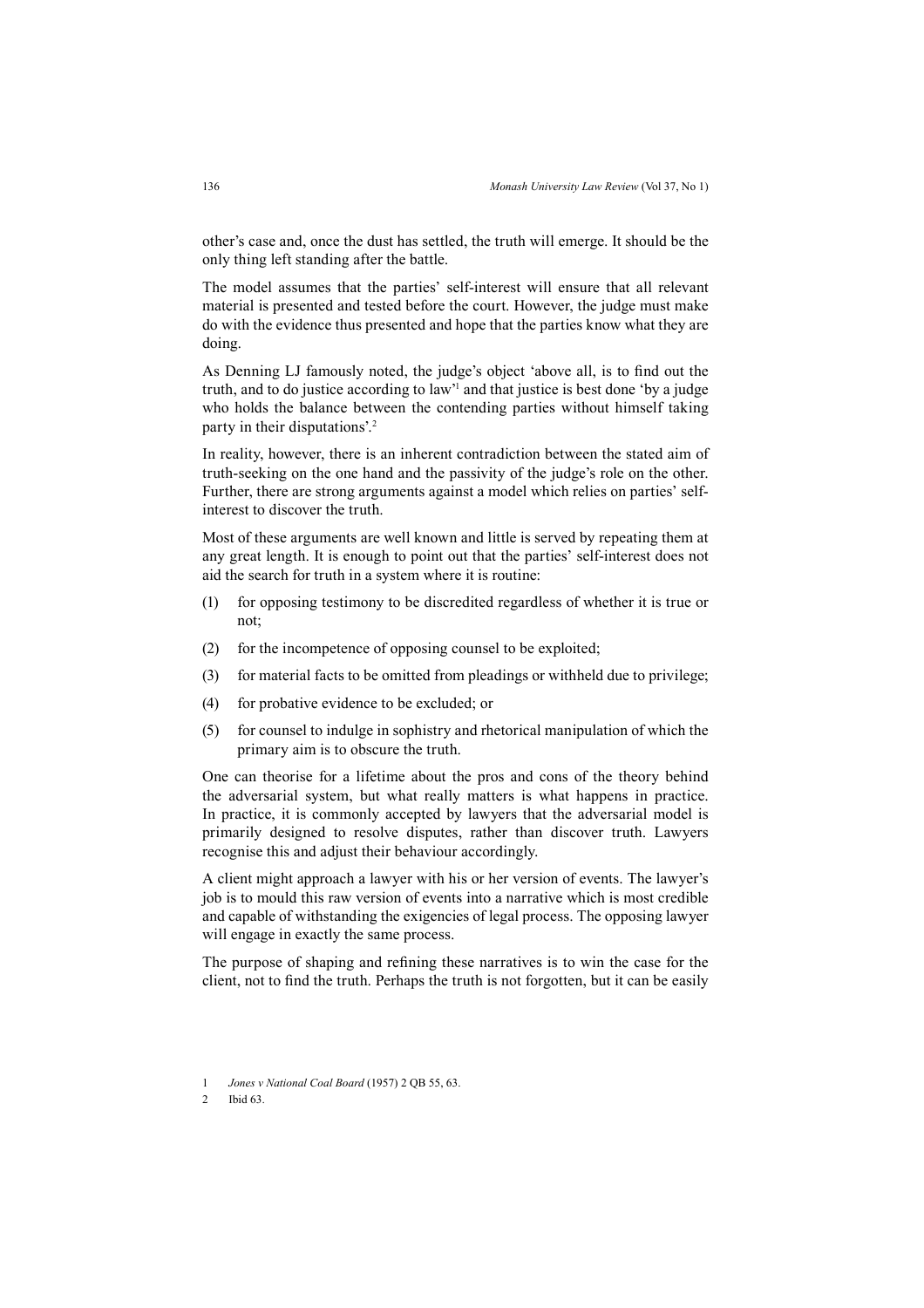neglected. As one United States judge put it, the process 'often achieves truth only as a convenience, a by-product, or an accidental approximation.'3

The observations I make should not be seen as a criticism of practitioners: lawyers are just doing their job. Their approach is a rational response to a system which not only permits lawyers to take liberties with the truth, but actually encourages it. Still, I think the general public would be somewhat surprised to see the scepticism and even occasional disdain, which lawyers hold for the notion that the adversarial model has a truth-seeking objective.

Speaking personally, as counsel, I had no difficulty in holding back information. However, during my career as a judge, there have often been times when I have felt frustrated by the limitations of my role. In many cases the evidence is incomplete. All I can do is suggest where critical evidence may be found and invite the parties to investigate. But I am required to leave it to the parties to obtain and present that evidence. If they do not take up the advice, I cannot intervene.

I know that I am not the only judge who feels this way. Judge Frankel, a former judge of the United States District Court for the Southern District of New York, wrote a marvellously and disarmingly frank account of his transition from the bar to the bench. Judge Frankel spoke of the 'palpable … novelty'4 he felt as a new judge, as he made genuine attempts to seek the truth, having been accustomed to the partisan role of the attorney. He observed that 'many judges, withdrawn from the fray, watch it with benign and detached affection, chuckling nostalgically now and then as the truth suffers injury or death in the process.'5

He recalled the disillusionment that then followed, as it became evident to him that the search for truth fails too often. It seemed to him that 'the rules and devices accounting for the failures come to seem less agreeable and less clearly worthy than they once did. The skills of the advocate seem less noble, and the place of the judge, which once looked so high, is lowered in consequence.'6

To be sure, in the last few decades there has been an increasing awareness of the need to improve the truth-seeking function of our legal system. At the same time, there has also been considerable reluctance in making any wholesale changes to the adversarial model. One judge has argued that we must be careful to avoid 'over-zealous copying of the inquisitorial system.' This view holds sway, even among reformers. So while there has been no shortage of discussion papers and reports calling for reform, as well as some revision of court rules, there has been no important, let alone fundamental, change.

The best example of change is case management. As a rather bald generalisation, arguably the only key reform to civil procedure in the common law world over the last twenty years or so has been the rise of the managerial judge. Here, the

<sup>3</sup> Marvin E Frankel, 'The Search for Truth: An Umpireal View' (1975) 123(5) *University of Pennsylvania Law Review* 1031, 1037.

<sup>4</sup> Ibid 1033.

<sup>5</sup> Ibid 1034.

<sup>6</sup> Ibid.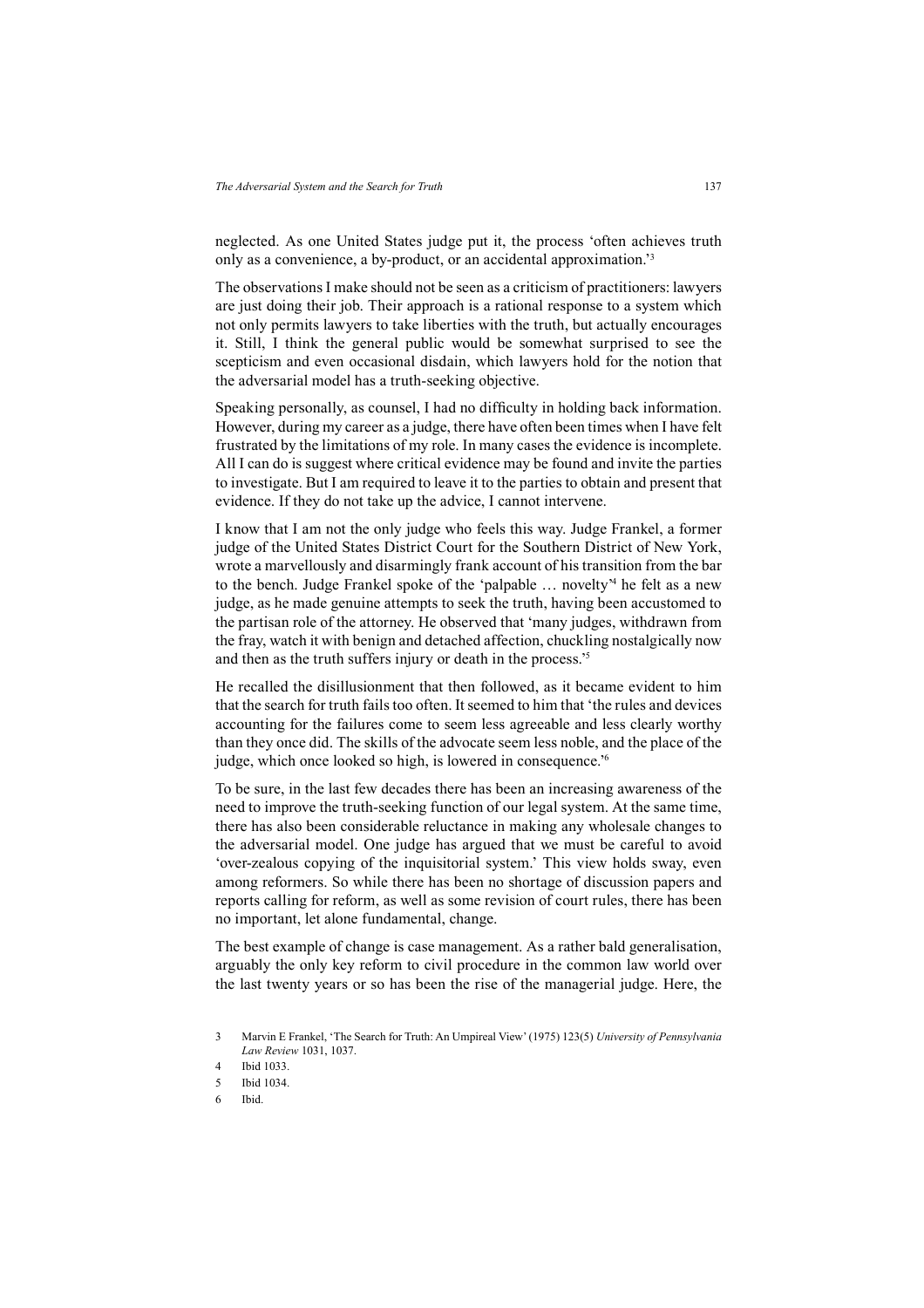adversarial model has incorporated inquisitorial notions of a more active judge, although only up to a point. A judge now actively manages the progress of the case, but still remains essentially passive in the way evidence is gathered and presented.

While reforms such as case management are to be applauded, they do not directly address the issue of truth-seeking. Case management may well have indirectly improved the courts truth finding ability — for example, by limiting interlocutory trench warfare that not only wastes the court's time but distracts from truth seeking — but direct improvement to the court's truth-seeking function is not so obvious.

We need to carefully consider whether the court should not take the next step, so to speak, and assume a genuinely inquisitorial role. While we cannot blindly mimic the inquisitorial model in all respects, equally, we need to distance ourselves from some of our cultural or historical attachments to the adversarial model which have no sound rational basis.

When considering whether a more inquisitorial approach should be adopted, what must be borne in mind is that a purely adversarial or purely inquisitorial system can only exist in the abstract. The relevant question is whether Australian courts should adopt a mix of adversarial and inquisitorial measures which is less weighted towards partisan control. This is not an 'either/or' proposition. A judge could have a greater role in truth-seeking without depriving the parties of their participation in the process.

### **III SUGGESTED REFORMS**

My proposals for reform fall into two broad categories: one concerning the role of the judge and the other the role of the lawyer.

## **A** *Changes to the Court's Role*

#### **1** *A More Active Role for the Judge at Trial*

Beginning with the role of the court, an obvious area for reform is the judge's role in relation to the trial. At present, a judge's role for gathering evidence at trial is largely passive. There are certain, limited, exceptions to this rule. A judge may intervene in the interests of justice where a party is self-represented or has an incompetent lawyer. A judge cannot call a witness over the objection of a party, except in very exceptional circumstances. A judge may ask questions of the witness, but not in a way which interferes with counsel's conduct of the case, and perhaps only to clarify an ambiguity or raise a matter which was not raised by counsel.

This passive role of the judge is a reflection of the adversarial mentality. There are concerns over a more interventionist approach. One is that the judge is in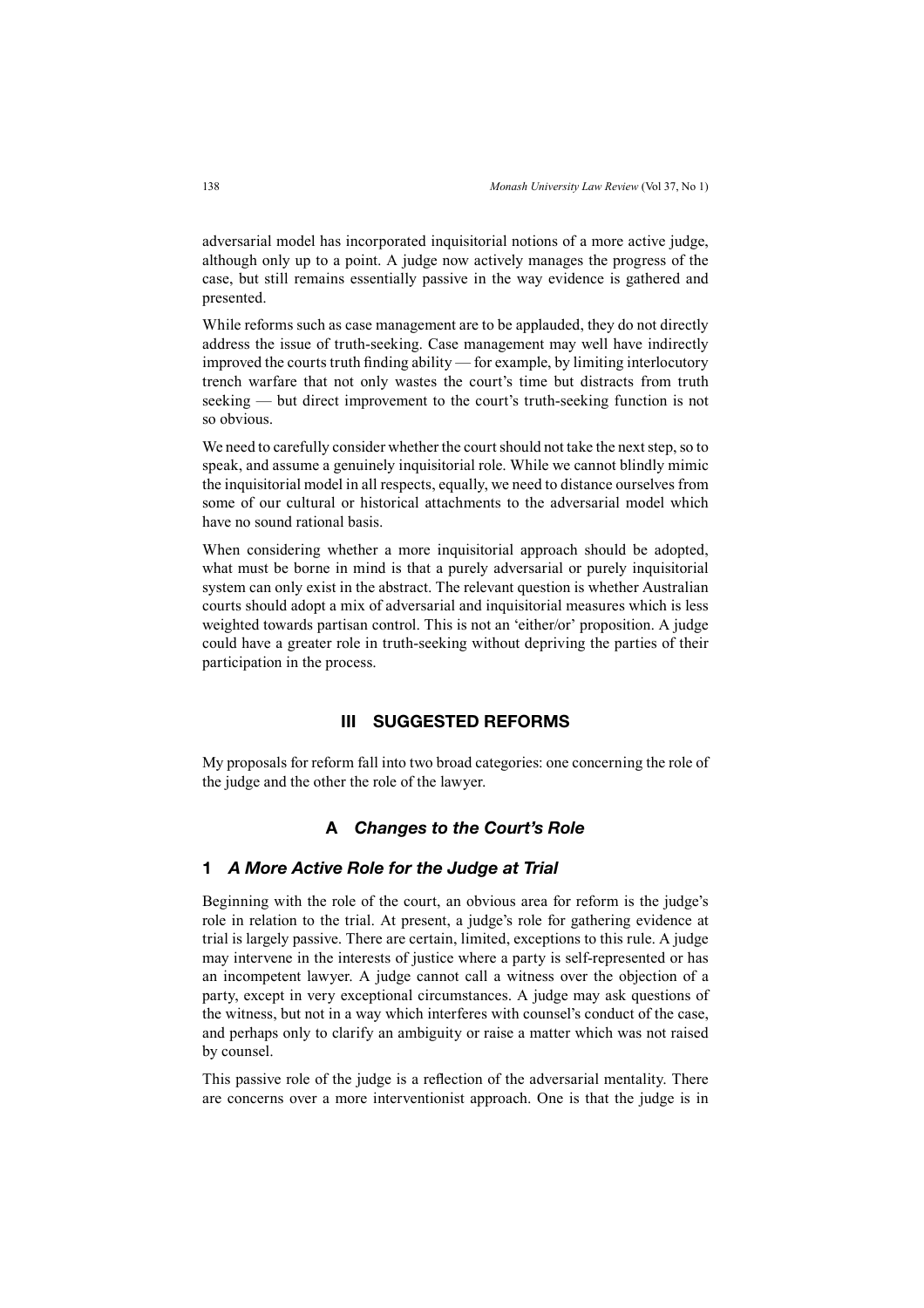a position of ignorance relative to the parties. Judge Frankel observed that in the adversarial system 'the judge views the case from the peak of Olympian ignorance. His intrusion will too often result from partial or skewed insights.'7

A related, and more subtle, objection is that a judge should not blunder about with questioning and in so doing deprive counsel of the force of their examination strategy. A useful illustration of this is the decision of the English Court of Appeal in *Yuill v Yuill*. <sup>8</sup> In that case, the trial judge had effectively assumed control of the questioning of witnesses. On appeal, the court noted that the judge's conduct had not shown a tendency to take sides or press a witness in any way which could be considered undesirable. It was quite plain that the trial judge was endeavouring to ascertain the truth in a convenient manner. Nonetheless, the Court of Appeal was critical of the judge's conduct, observing:

the judge does not know what is in counsel's brief and has not the same facilities as counsel for an effective examination-in-chief or crossexamination. In cross-examination, for instance, experienced counsel will see just as clearly as the judge that, for example, a particular question will be a crucial one. [Hence] it is for counsel to decide at what stage he will put questions, and the whole strength of the cross-examination may be destroyed if the judge, in his desire to get to what seems to him to be the crucial point, himself intervenes and prematurely puts the question himself.<sup>9</sup>

With respect. I am not sure that, even accepting the adversarial model, the judge's approach warranted this criticism. It is true that a judge who is relatively ignorant should proceed carefully in questioning witnesses at trial, particularly where the judge's intervention could distract from a course of questioning which is honing in on the truth. But I do not think that a judge should necessarily defer to counsel, merely because this may interfere with the strategy adopted by counsel in approaching a factual issue.

The primary role of counsel is to elicit evidence which helps their client's case. Their role is only to elicit the truth to the extent that the truth favours their client. Wigmore's famous boast that cross-examination is 'the greatest legal engine ever invented for the discovery of truth'10 is not borne out in modern court practice.

As a former barrister, I appreciate the true art of court craft, with all of its cut and thrust, its deft manoeuvring and its subtle manipulations. As a judge, I worry that this court craft hinders, rather than assists, the search for truth. If there is a matter which obviously must be dealt with, then I am not particularly concerned that I raise the matter earlier than counsel would like. I do not particularly care if I deprive an examination of its rhetorical force. The trial is not theatre, although it resembles it with unfortunate regularity. I think there is much to be said for

<sup>7</sup> Ibid 1042.

<sup>8 [1945] 1</sup> All ER 183.

<sup>9</sup> Ibid 185.

<sup>10</sup> John Henry Wigmore, *Evidence in Trials at Common Law* (Chadbourne, revised ed, 1974) vol 5, 32.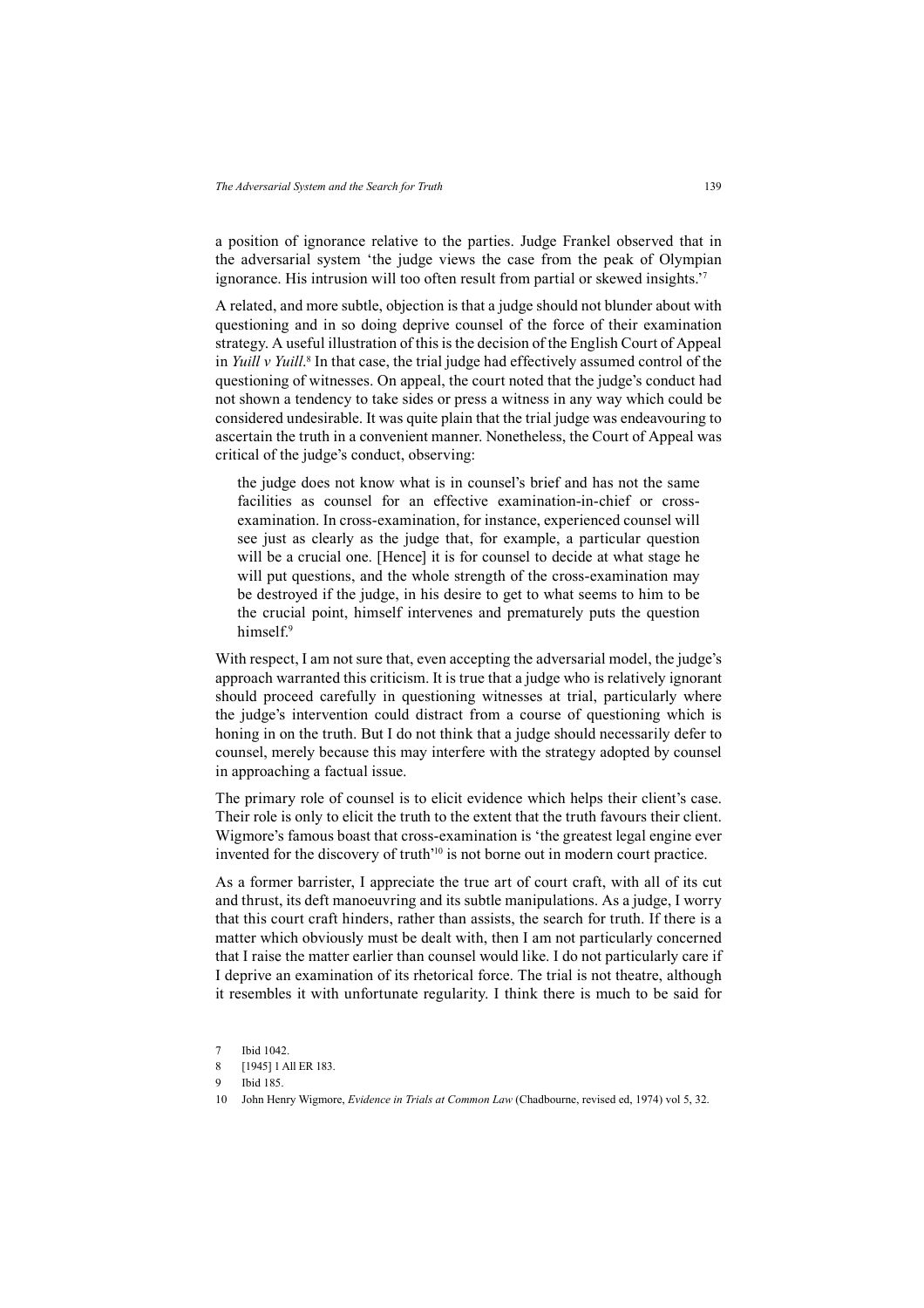a judge, in appropriate circumstances, seeking to get to the heart of a matter as quickly as possible. Why beat around the bush about such things?

What changes should be made? Some time ago, Sir Richard Eggleston proposed reforms to the judge's role at trial,<sup>11</sup> a number of which I would adopt. *First*, a judge should have the power to call a witness where the interests of justice so require. *Second*, a judge should be able to question witnesses beyond the judge's presently restricted role. *Third*, the judge, rather than the parties, should have primary control over the questioning of witnesses. When a witness is called, the witness should be able to give evidence to the judge in a relatively uninterrupted manner, as directed by the judge. The judge should then ask questions of the witness to resolve ambiguities. Only then should the parties be allowed to crossexamine and always within appropriate bounds.

All of these suggestions are subject to the overriding qualification that a judge should always be aware of the potential limitations of her or his knowledge of the case, seek the assistance of the parties where necessary and allow the parties proper opportunity to elucidate any points which might have been overlooked.

#### **2** *Pre-trial Examinations*

For judges to play a more active role in trial requires judges to be better informed about the dispute prior to trial. This brings me to my next proposed reform: the introduction of pre-trial examinations by the court.

At the moment, the judge relies on material filed by the parties prior to trial to understand the matter. A prominent feature of modern case management is the requirement that parties prepare written witness statements and the like. While written witness statements are useful in some respects, they suffer from a fundamental problem; the statements are invariably written by a lawyer, not the witness.

Each statement is carefully constructed to create a certain impression or convey a certain message. The witness's own words are only used when convenient and the witness's recollection is presented in a potentially misleading way. There have been times when I have doubted whether a witness statement as a truth telling document is worth the paper it is written on.

One possible solution to the problems associated with written testimony, but in any event to better inform the court, is to introduce the use of pre-trial oral examination of witnesses by court-appointed examiners, a process which will be essentially inquisitorial in nature.

There was once a time when the use of pre-trial examinations was the norm. Prior to the merger of law and equity by the *Judicature Acts* of the late nineteenth century, equity and common law had quite distinct procedure. Equity's procedures were greatly influenced by Roman Canon law traditions and inquisitorial

<sup>11</sup> Richard Eggleston, 'What is Wrong with the Adversary System?' (1975) 49 *Australian Law Journal* 428, 437.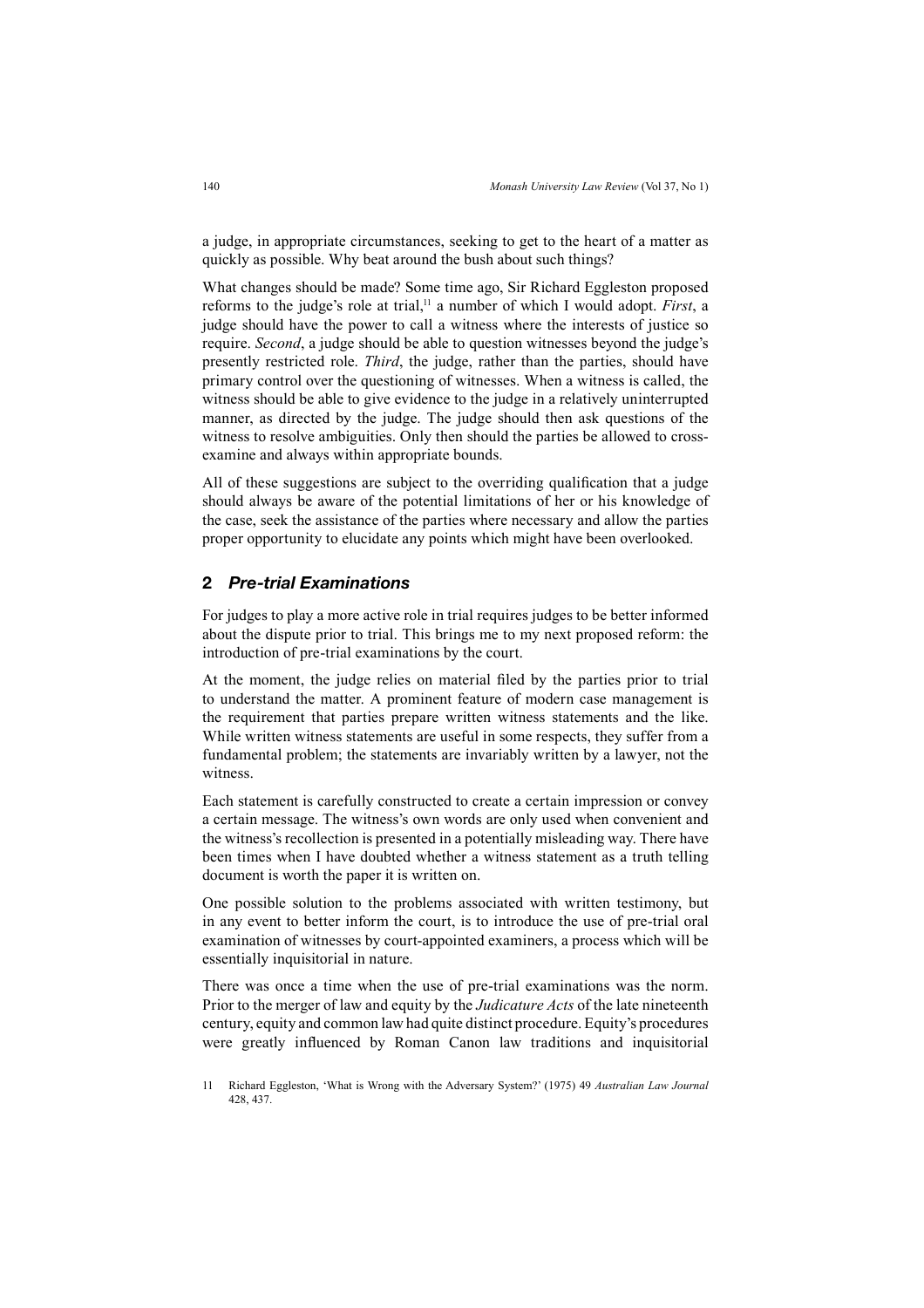measures were common. The Courts of Chancery would often appoint masters or equivalent officers to take a witness's testimony outside of the parties' presence. The recorded narrative of the testimony was kept secret until all witnesses had been examined, so as to minimise the chances of witnesses being 'infected' by the testimony of other witnesses.

At the present time, court rules provide for a form of pre-trial examination. These procedures, and analogous procedures used in other jurisdictions, were reviewed by the Victorian Law Reform Commission in its recent review of the Civil Justice System. The Commission stated that:

there is scope for expansion of the current rules to permit parties, persons who are to be called as witnesses and other persons to be orally examined before trial as a means of promoting greater disclosure earlier in proceedings.<sup>12</sup>

The Commission went on to recommend the adoption of a US-style pre-trial oral deposition process, which involves parties examining one another. This might help parties to settle cases by being better informed, but it will not assist the court in seeking the truth.

My proposal, which is an extension of the deposition procedure, is that the court should have the power, in appropriate cases, to appoint an independent examiner to question witnesses prior to trial. Some thought would need to be given to the precise mechanics of this process, such as how the independent examiner is selected and informed about the case, or how the questions to be put to witnesses are determined. However, these details should not be too difficult to sort out.

#### **3** *Expert Witnesses*

Moving beyond the use of pre-trial examinations, there is another area where reform is sorely needed so as to enable the court to be properly informed. I am referring to the appointment and use of expert witnesses. In court we see experts of all kinds: doctors in personal injury cases, accountants in insolvency cases, building consultants in construction cases, economists in competition cases, computer experts in copyright cases. The list is endless.

Yet the manner in which experts are utilised under the adversarial model is, quite frankly, of serious concern. Currently, the parties each appoint their expert and set out the terms of the expert's brief. Instead, experts should act independently of the parties retaining them and have a paramount duty to assist the court. In practice, no one seriously believes in the independent expert. In the personal injuries jurisdiction, for example, there are experts who are notorious for being plaintiff or insurer friendly. In the US, expert witnesses are sometimes disparagingly referred to as 'saxophones', instruments playing to the tune of their retaining lawyers. Also, if you have a particularly honest expert who happens to give an opinion which her or his retaining party does not like, then that party will

<sup>12</sup> Victorian Law Reform Commission, *Civil Justice Review*, Report No 14 (2008) 387.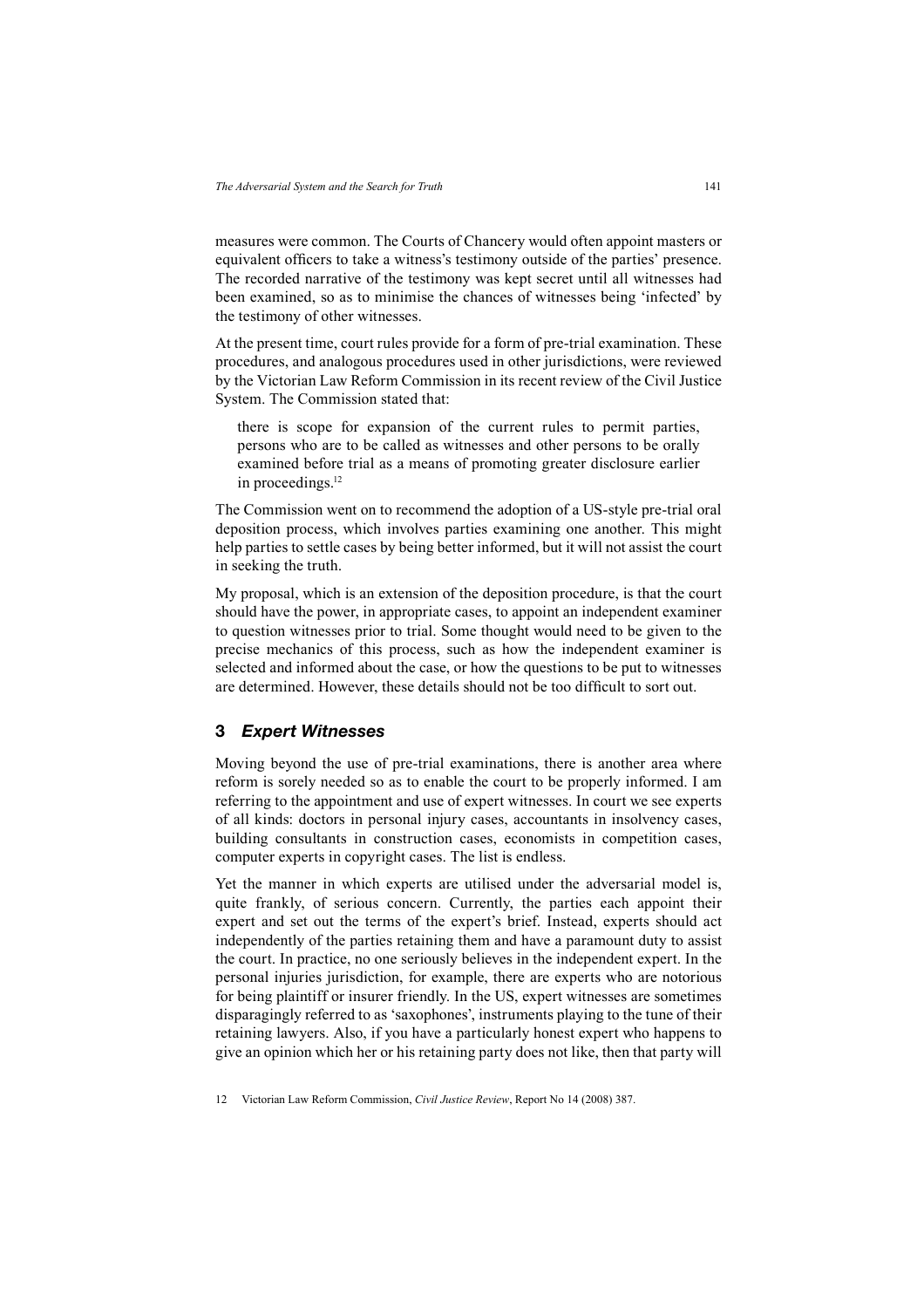choose not to call the expert and can avoid disclosing any communications with that expert by claiming privilege.

Another major problem with party control of experts is that experts are often briefed in a selective manner which may obscure the truth. Experts are instructed to make certain assumptions and, in many cases, to only have regard to a skewed assortment of materials. Needless to say, 'junk in' generally means 'junk out'.

As a judge, I am often confronted with conflicting expert reports. I may be illequipped, without the assistance of my own expert, to determine which expert opinion is more plausible. As a result, the probative value of the experts' opinions is necessarily diminished, reducing the prospect of getting to the truth.

While I am not suggesting that parties should have *no* involvement in the expert process, I would suggest that in many cases, it is more appropriate for the court to control the expert process. The German system of managing experts is one we should consider adopting. Under the German process, the court selects and commissions the experts, but with great attention to safeguarding party interests. Briefly, it works like this:

When, during its investigation of the case, a German court determines that expertise might be of assistance, it can seek expertise on its own motion, or at a request of a party. The court will generally select the expert, although it can request nominations from the parties, and is obliged to use any expert upon whom the parties agree. The court will often select an expert from a list of suitable experts published by official licensing bodies.

The court will then instruct the expert by providing the expert with facts to be assumed or investigated, and by framing questions to be addressed. The parties will generally assist the court in framing these instructions.

There are various safeguards built into the system. The expert is required to make a written report, which is circulated to the parties. The parties commonly file written comments, to which the expert is asked to reply. If the expert report remains contentious, the court will schedule a hearing at which counsel for a dissatisfied litigant can question the expert. If necessary, the court may order a further report by another expert, although this is discretionary. The parties are free to brief their own experts, although that expert's views are likely to be discounted due to lack of impartiality.<sup>13</sup>

It seems to me that there is much to commend the use of something like the German model. The various steps in the process could be incorporated into the pre-trial case management process which is used by many Australian courts. It must surely be in everyone's interest for the court and the parties to jointly seek impartial expert evidence, rather than having the battle of experts which invariably results from partisan control of the process.

<sup>13</sup> John H Langbein, 'The German Advantage in Civil Procedure' (1985) 52 *University of Chicago Law Review* 823, 836–9.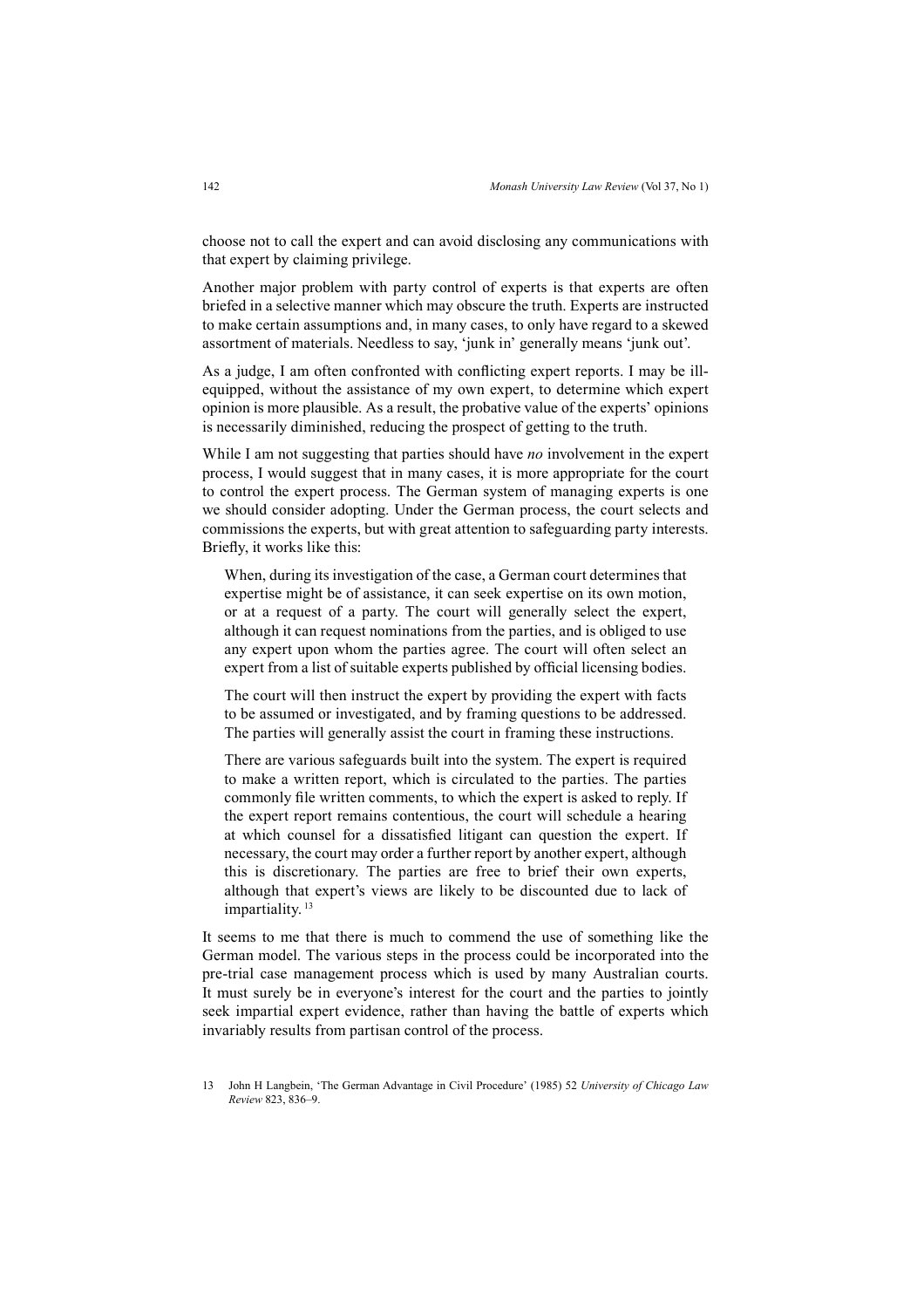Obviously, such a model would require significant amendments to court rules. Some courts already have the power to appoint expert witnesses on their own motion. Unfortunately, this power has traditionally been used rarely. An effective use of the German model will require not only a legislative or rule change, but also a change in judicial attitudes.

#### **B** *Changes in Lawyers' Responsibilities to the Courts*

Up until this point I have been addressing the role of the judge in truth-seeking. I would now like to turn my attention to the role of lawyers.

When one considers the role of the adversarial lawyer, one starts with what surely must be one of the more perverse aspects of the adversarial system — it is quite acceptable for parties to present their cases on a selective and potentially misleading basis.

A party is not required to act candidly. Subject to discovery obligations, a party is under no duty to reveal the existence of evidence which is unfavourable and nor is that party's lawyer. The obligations of a lawyer to the court are essentially negative in nature — to not knowingly mislead the court and to not assist their clients in breaking the law.

Many commentators have expressed disquiet about the apparent willingness of the lawyer to pursue her or his client's case with excessive zeal, subject to poorly understood and vague duties to the court, which not uncommonly are observed in the breach rather than in the practice. The shortcomings of this approach are nicely illustrated by a story told by Samuel Williston, a well-known American legal scholar. Williston recalled a case in his time at the bar where the court was delivering judgment. He recounted: 'In the course of his remarks the Chief Justice stated, as one reason for his decision, a supposed fact which I knew to be unfounded. I had in front of me a letter that showed his error. Though I have no doubt of the propriety of my behaviour in keeping silent, I was somewhat uncomfortable at the time.'14

Clearly this state of affairs is unacceptable. As Jeremy Bentham said, 'if falsehood is not favoured by the law, why should concealment?'15 A lawyer should be under a positive duty to assist the court to find the truth. Lawyers already do this, to some extent, when making full and frank disclosure to the court on *ex parte*  applications. The precise nature of such a positive duty needs to be carefully defined. In essence, what I have in mind is that a lawyer must disclose to the court the existence of material evidence (particularly if it is prejudicial to the client), to correct any misapprehensions that may arise from witnesses' testimony and to question witnesses in a manner which aims to elucidate the truth.

15 Jeremy Bentham, *Rationale of Judicial Evidence: Specially Applied to English Practice* (Hunt and Clarke, 1827) vol 5, 311.

<sup>14</sup> Samuel Williston, *Life and Law: An Autobiography* (Little, Brown, 1st ed, 1940) 271.